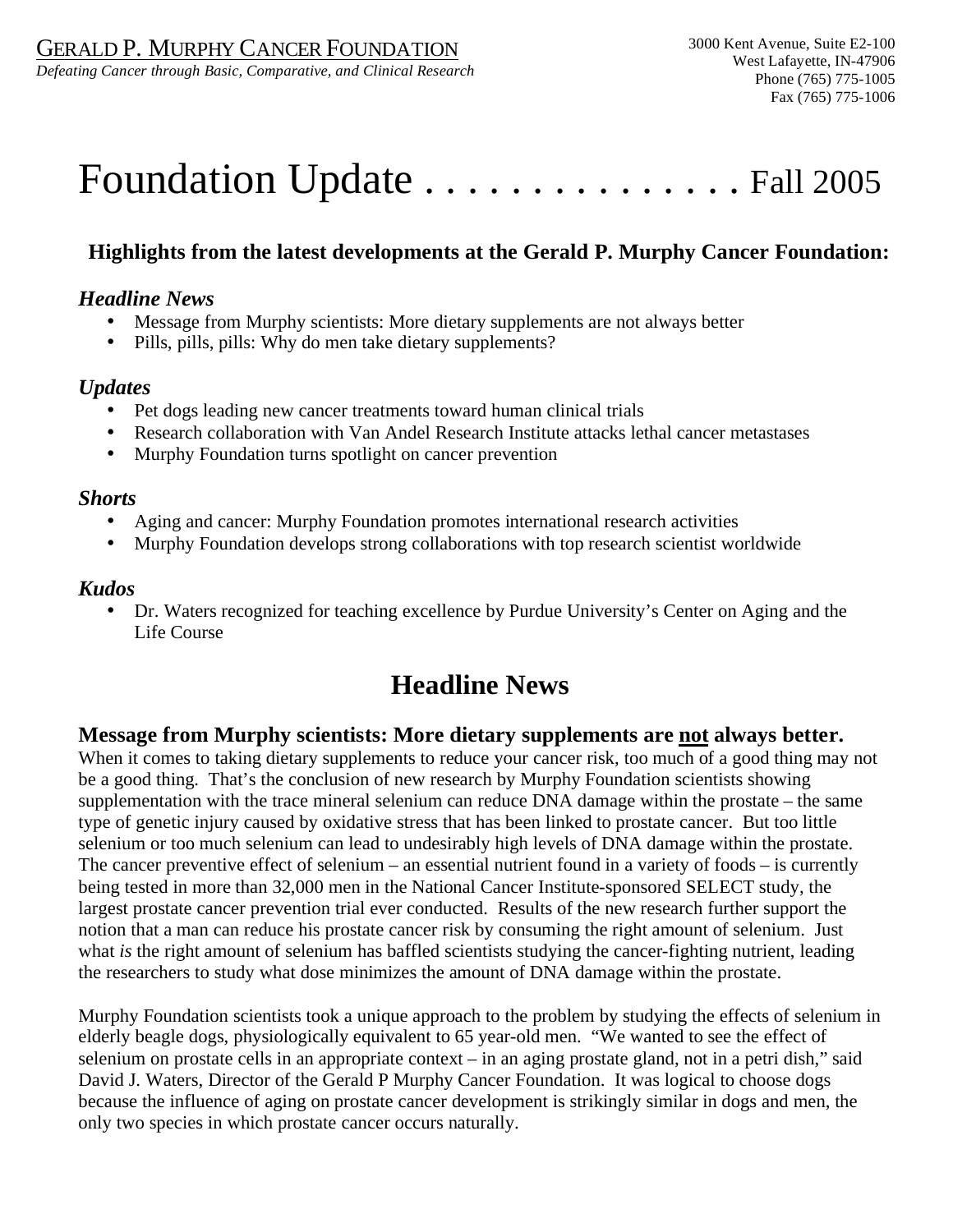prostate cancer pathologist and co-investigator on the project. Dogs were fed different levels of selenium in order to mimic the broad range of selenium intake of men in the United States. "When we looked at the relationship between selenium intake and how much DNA damage accumulated in the prostate, we discovered an intriguing U-shaped curve – the degree of DNA damage was most severe at the lowest and highest selenium intake. Clearly, more was not always better," said Dr. Waters who led the research team. "The dogs are leading us in a whole new direction in our thinking about the best way to use selenium to prevent prostate cancer," said David G. Bostwick, MD, world-renowned



The research, which is joint research with Purdue University, was published in the July 2005 issue of the journal *Carcinogenesis*. The U-shaped curve predicts that not all men will ultimately benefit from increasing their selenium intake. This warns that men should not indiscriminately take dietary selenium supplements. Instead, men looking to reduce their prostate cancer risk should tailor their selenium intake to move their selenium level into the optimum range.

**Pills, pills, pills: Why do men take dietary supplements?** "The most distinguishing characteristic between man and the lower animals is the desire to take pills," said Mark Twain. More than half of the U.S. adult population uses dietary supplements. In 1996 alone, consumers spent more than \$6.5 billion on dietary supplements. Many of them contain vitamins and minerals that people already get in sufficient quantities in their regular diet. Murphy Foundation scientists are now teaming up with investigators from Purdue University's Center on Aging and the Life Course to find out just why older adults take dietary supplements. "We want to understand the motivational factors and biological consequences of using selenium supplements," said Inna Savikhin, RN, project supervisor. Men who are 45-80 years old and currently supplementing their diet with the trace mineral selenium undergo a detailed interview and submit their own toenail clippings for selenium analysis. Revealing just how people make the decision to take dietary supplements and determining whether this indeed represents a health promoting behavior is a concrete example of the Foundation's commitment to generating new knowledge about how lifestyle can impact health.

# **Updates**

**Pet dogs are leading new cancer treatments toward human clinical trials.** The Murphy Foundation is exploring the vast, untapped potential of pet dogs to advance medical progress to benefit people stricken with cancer. The Foundation's PATH to Progress® Comparative Oncology Research Program is enrolling pet dogs with naturally-occurring cancers into state-of-the-art clinical trials to test new life-saving cancer treatments. Murphy scientists treating pet dogs with life-threatening metastatic prostate and liver cancers have documented impressive results with a new cancer therapy called macrobeads. This fascinating new approach to treating cancer employs encapsulated mouse tumor cells that are surgically implanted in the patient where they can exert direct antitumor effects or enhance immune response. The results from pet dogs were instrumental in gaining FDA approval to begin the first human clinical trial testing macrobeads in March 2005. "Our experience with the macrobeads strongly supports the notion that PATH to Progress<sup>®</sup> is indeed just that – a new way of moving forward cancer treatments so that they can benefit people," said Dr. Waters.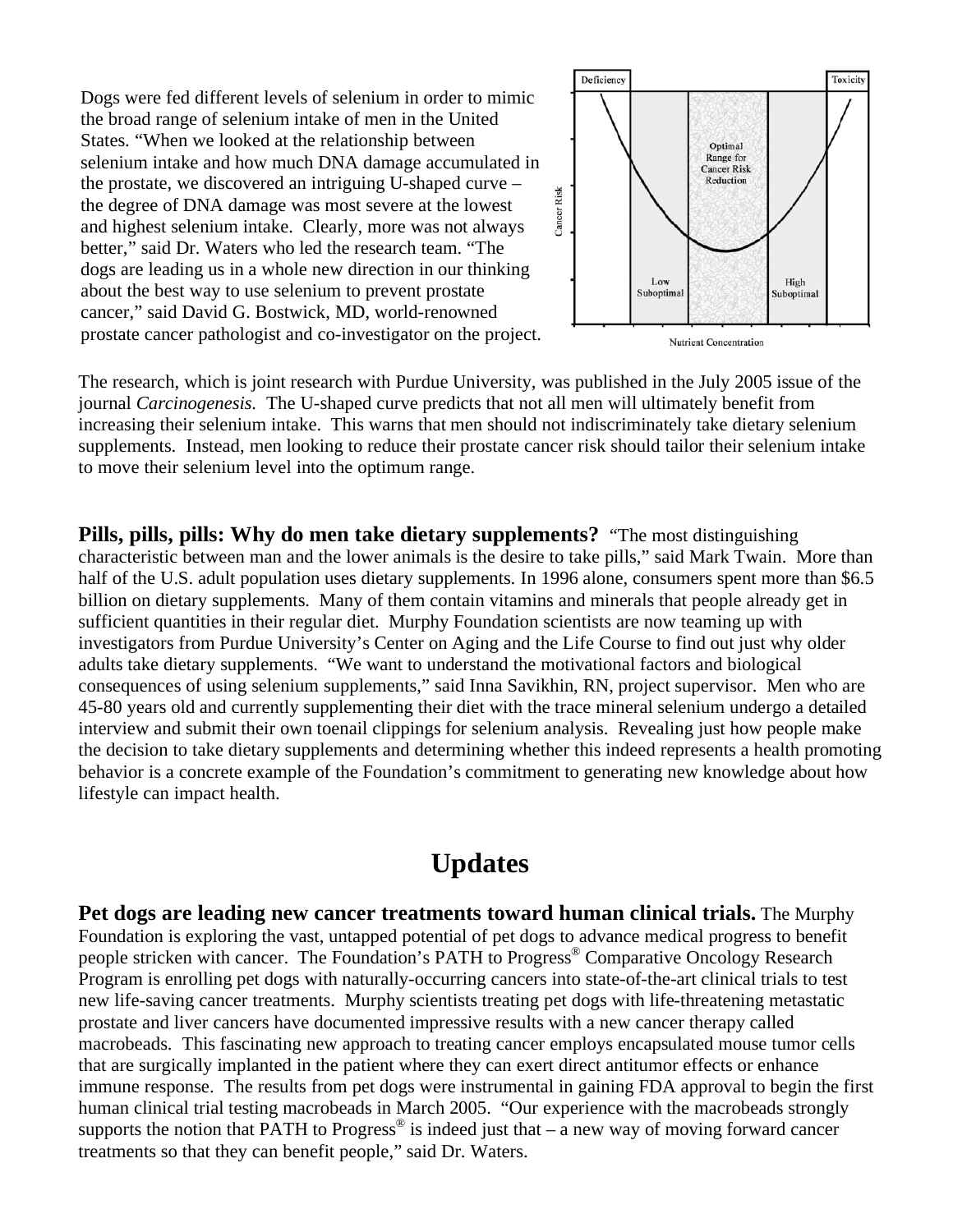**Research collaboration with the Van Andel Research Institute yields new insights into metastasis -- the most deadly aspect of cancer.** Studying the complex process called metastasis – the escape of malignant cells from the tumor and the subsequent colonization of distant organs – is critical to finding better methods to diagnose and treat life-threatening cancers. The work investigates the role of a specific cell surface protein called c-met, which is turned on in many tumor cells that have spread. The research has led to an improved understanding of what activates c-met and moves closer to developing a targeted cancer detection method that exploits the presence of c-met on the most sinister cancer cells. The team's most recent findings, which describe the role of c-met in human and canine prostate cancer cells, appeared in the November 2004 issue of *Cancer Research*. "Our ultimate goal is to translate this knowledge into a targeted imaging agent that will allow doctors to more accurately see whether tumor cells have spread, even before they are detectable using radiographs or CT scan," said Rick Hay, MD, PhD, Senior Scientific Investigator at the Van Andel Research Institute located in Grand Rapids, MI. Murphy Foundation scientists are keeping their eye on a prize – and that prize is the clinical application of medical knowledge. This means placing the utmost priority on doing research that truly benefits people.

# **Murphy Foundation turns spotlight on cancer prevention, appointing Shuren Shen, PhD as Director of the Foundation's 2 Steps Ahead<sup>TM</sup> Cancer Prevention Research**

**Program.** Dr. Shen's work in cancer prevention research reaches all the way from laboratory cell culture studies, to dog studies, to human clinical trials. "It is difficult to understand why the idea of cancer prevention has been so slow to take hold among members of the oncology research community," said Dr. Shen. "We really need to redefine our priorities so we can make meaningful progress in preventing this horrible disease." This sentiment has been echoed by other prominent scientists in a cover story published in Fortune magazine (March 2004), entitled "Why We are Losing the War on Cancer". Cancer is a chronic disease that should be prevented, not just treated. By launching the 2 Steps Ahead  $^{TM}$  program, the Murphy Foundation signifies its commitment to be a strong advocate for cancer prevention research and education. With its focus on promoting health through research that accelerates the useful application of new knowledge – from mechanistic studies in the laboratory to the development of practical tests that people can use to measure their cancer risk – clearly the Murphy Foundation is becoming a major player in the redefined war on cancer.

# **Shorts**

### **Aging and cancer: Murphy Foundation promotes international research activities.**

The Murphy Foundation participated in an international meeting "Aging and Cancer at the Crossroads" in Geneva, Switzerland in October 2004. Dr. Waters was chosen as 1 of 20 speakers from around the world who came together to explore the complex relationship between aging and cancer. The meeting featured experts from the field of aging research, including the noted British biologist Dr. Thomas Kirkwood, who provided a keen evolutionary perspective on how we might better understand the link between aging and cancer. The Murphy Foundation also organized and co-sponsored a symposium "Aging and Cancer" at the  $7<sup>th</sup>$  International Conference of Anticancer Research held in Corfu, Greece in October 2004. By participating in these scientific conferences, the Foundation is shaping the dialogue concerning the research priorities that will significantly advance the field of aging research.

# **Murphy Foundation develops strong collaborations with top research scientists**

**worldwide**. In January 2005, the Foundation's new research findings were presented to scientists at the Oklahoma Medical Research Foundation (OMRF) in Oklahoma City, OK. Dr. Robert Floyd of the OMRF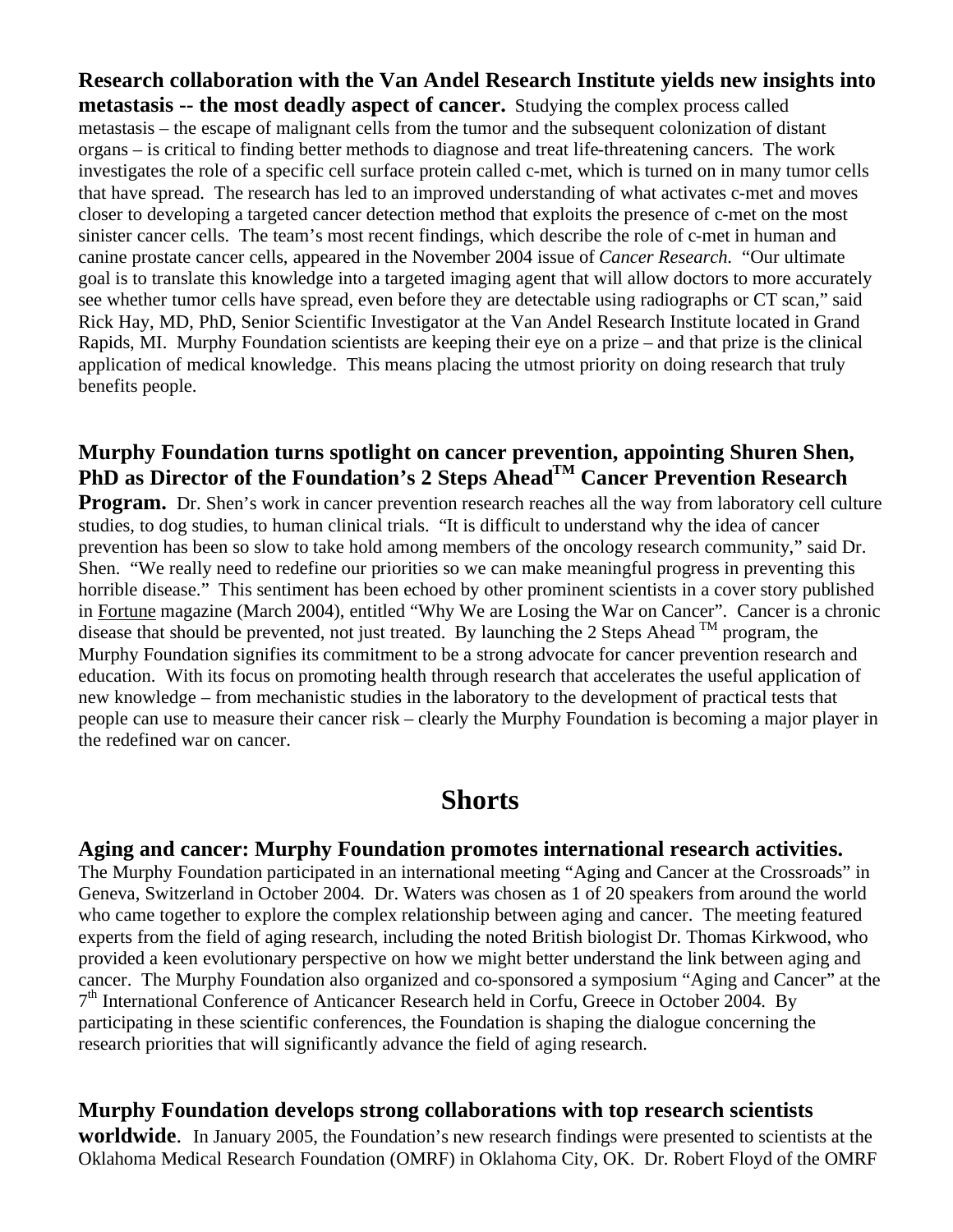is world-renowned for his work on oxidative stress, aging, and cancer. In June 2005, Dr Waters was invited to the School of Medicine at the University of Modena, Italy where he delivered a talk entitled "The Public Health Significance of Selenium and Cancer Prevention". Dr. Waters was the invited guest of Drs. A. Vivoli and M. Vinceti, two distinguished researchers in the field of trace minerals and human health risks.

# **Kudos**

## **Dr. Waters recognized for teaching excellence by Purdue University's Center on**

**Aging and the Life Course.** Dr. Waters is the first recipient of the Center's Excellence in Teaching Award for his commitment to interdisciplinary learning. "He has the unusual ability to translate some of the most complex issues in biology into terms that students from a wide range of disciplines can understand", said Michael Steinhour, a PhD candidate in sociology. In further recognition of his significant contributions to science education, Dr Waters, who is a Professor of Comparative Oncology at Purdue University, was chosen as one of 3 senior faculty to participate in the 2005 Teachers for Tomorrow program. This offers him the opportunity to share innovative ideas about interdisciplinary education with junior faculty who aspire to become exceptional teachers. Through Dr. Waters' efforts, the Foundation is investing in the future -"stocking the pond" with the next generation of talented scientists who will become tomorrow's "big fishes" in the field of cancer and aging research.

# **New Digs!**

**The Murphy Foundation has a new address within the Purdue Research Park.** The Foundation now enjoys an expanded facility that better reflects our big vision and includes additional specialized laboratory space to conduct cell culture and cell imaging studies that measures DNA damage. The Purdue Research Park, located adjacent to the Purdue University campus in West Lafayette, IN, has the highest concentration of high tech businesses within the state of Indiana and has been a magnet for new business development. In 2004, the Purdue Research Park earned the honor of the country's most outstanding research park from the Association of University Research Parks. Murphy Foundation scientists feel right at home surrounded by the innovative talents of the 70 technology firms within the research park.

Thanks to the support of 70 Gallery Club members, representing 6 countries worldwide, the dramatic Gallery entrance to our headquarters offers a visual history from Dr. Murphy's pioneering research to our latest ventures-- a testimony to the broad reach of our cutting-edge research. Be sure to visit our website at www.gpmcf.org to catch a glimpse of our Gallery. Better still, come for a visit! We are eager to be your host for a "meet and greet" to give you a first hand look at our scientific progress in action.